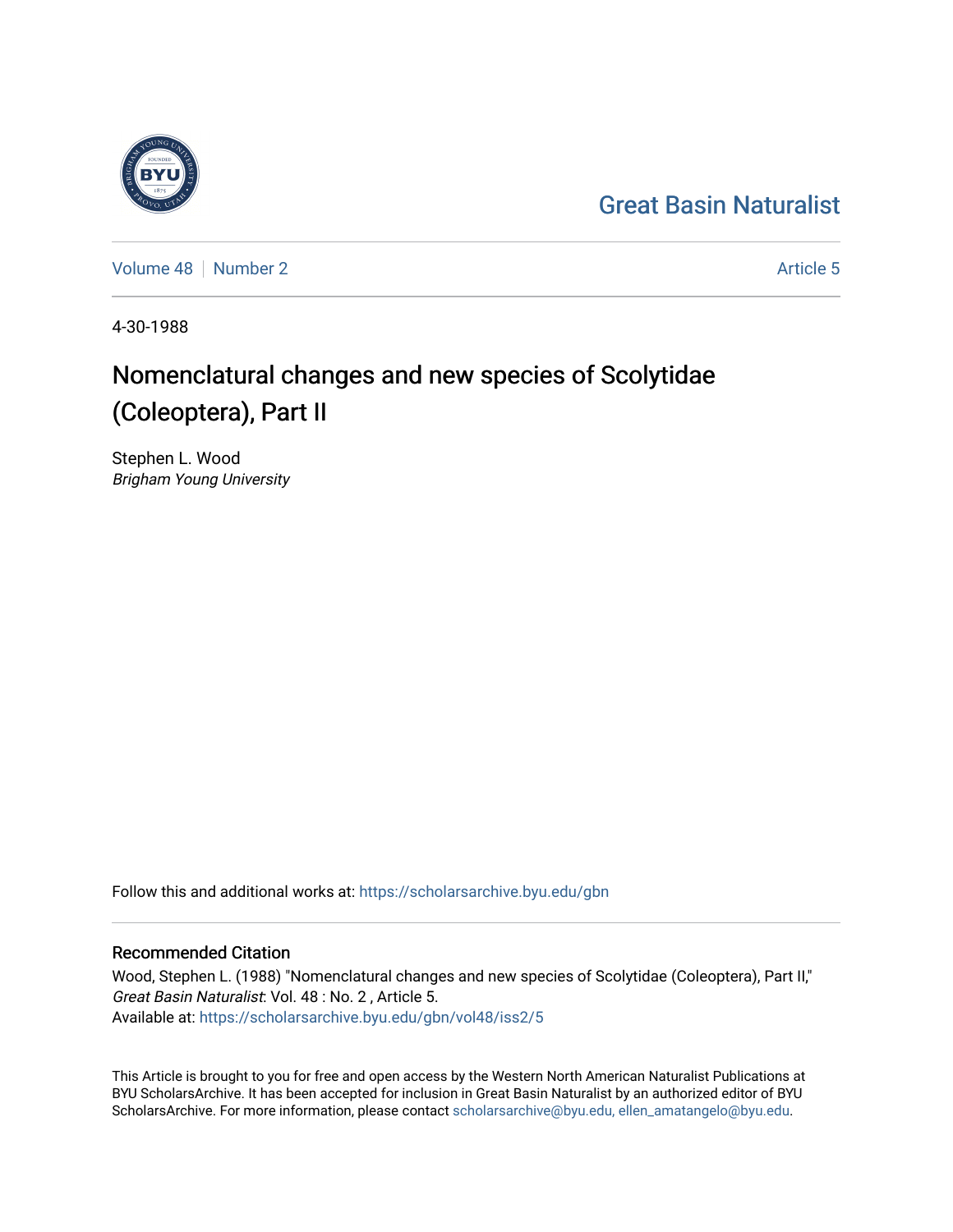## NOMENCLATURAL CHANGES AND NEW SPECIES OF SCOLYTIDAE (COLEOPTERA), PART II

Stephen L. Wood<sup>1</sup>

ABSTRACT.—The following new synonymy is proposed: Halystus Schedl ( Phlocographus Wood), Hylcsinopsis Eggers (= Aridiamerus Schedl), Halystus namibiae Schedl ( Phlocographus mamibiae Wood), Ips stebbingi Strohmever (~ Tomicus blandfordi Stebbing), Olonthogaster (Hylurgus) concinnulus (Walker) (= Olonthogaster nitidifrons Motschulsky), Olonthogaster nitidicollis Motschulsky (- Hyledius asper Sampson), Polygraphus longifolia Stebbing (= Polygraphus himalayensis Stebbing), Pscudochramesus harringtoni Blackman (= Pscudochramcsus multiseriatus Schedl), Pseudodiamerus obscurus Eggers (- Phloeoditica obscura Schedl, 1962, and Phloeoditica obscura Schedl, 1963), Xylechinosomus brasiliensis (Schedl) (= Xylechinosomus araucariae Schedl), Xylechinus (Pscudochramesus) imperialis (Schedl), new combination (- Xylechinus calvus Schedl). The following species are named as new to science: Aphanarthrum indicum (India), Aphanarthrum reticulatum (India), Aphanarthrum royaleanum (India), Bothinodroctonus indicus (India), Bothinodroctonus setosus (Andaman Islands), Carphoborus hautus (India), Liparthrum artocarpus (India), Liparthrum tinianesis (Tinian Island), Polygraphus anogeissi (India and Burma), Polygraphus difficilis (India and Pakistan), Polygraphus querci (Burma).

On the following pages are presented <sup>2</sup> cases of new generic synonymy, 9 cases of new specific synonymy, <sup>1</sup> new combination, and 11 species new to science. These items are necessary nomenclatural housekeeping discovered during tlie preparation of<sup>a</sup> new world catalog of Scolytidae and are published here to facilitate citation for the catalog. The new syn onymy affects species from Africa, southeast ern Asia, and South America. The species new to science represent the genera Aphanarthrum (3), Bothinodroctonus (2), Car $phoborus (1), Liparthrum (2), and Polugra$ plius (3). They are from the following countries or areas: India (8), Burma (2), Pakistan (1), Tinian Island (1), Andaman Islands (1).

#### NEW SYNONYMY

## Halystus Schedl

- Halystus Schedl, 1982, Ann. Transv. Mus. 33(15):283 (Type-species: *Halystus namibiae* Schedl, monobasic)
- Phloeographus Wood, 1984, Great Basin Nat. 44(2):229 (Type-species: Phlocographus mamibiac Wood Halystus nambiae Schedl, original designation. New synonymy of genus and species

Schedl had the habit of placing manuscript names on undescribed species in his collec-

tion and then describing them at a subsequent date. On several occasions such names ap peared repeatedly in the literature but were never validated. When the holotype of Halystus namihiac Schedl was found in his collections in 1981, two years after his death, it was assumed that this was another nomen nudum. When no record of its publication had been found by 1984, either by myselfor by the Wien Museum staff, it was decided to publish the genus and species in order to make it available for my generic study (Wood 1986). The validation of Schedl's name was found within days after the generic study was printed. Both Halystus namibiac Schedl and Phloeographus mamibiae Wood were based on the same female specimen in the Schedl Collection at the Wien Museum; conse quently, they are objective synonyms of one another.

#### Hylesinopsis Eggers

Hylesinopsis Eggers, 1920, Ent. Blätt. 16(1-3):40 (Typespecies: Hylesinopsis dubius Eggers, monobasic)

Aridiamerus Schedl, 1982, Ann. Transv. Mus. 33(15):284 (Type-species: Aridiamerus angolensis Schedl, monobasic). New synonymy

The holotype of Aridiamerus angolensis Schedl was examined and found to represent a species of *Hylesinopsis*. For this reason,

<sup>&</sup>lt;sup>1</sup>Life Science Museum and Department of Zoology, Brigham Young University, Provo. Utah S1602.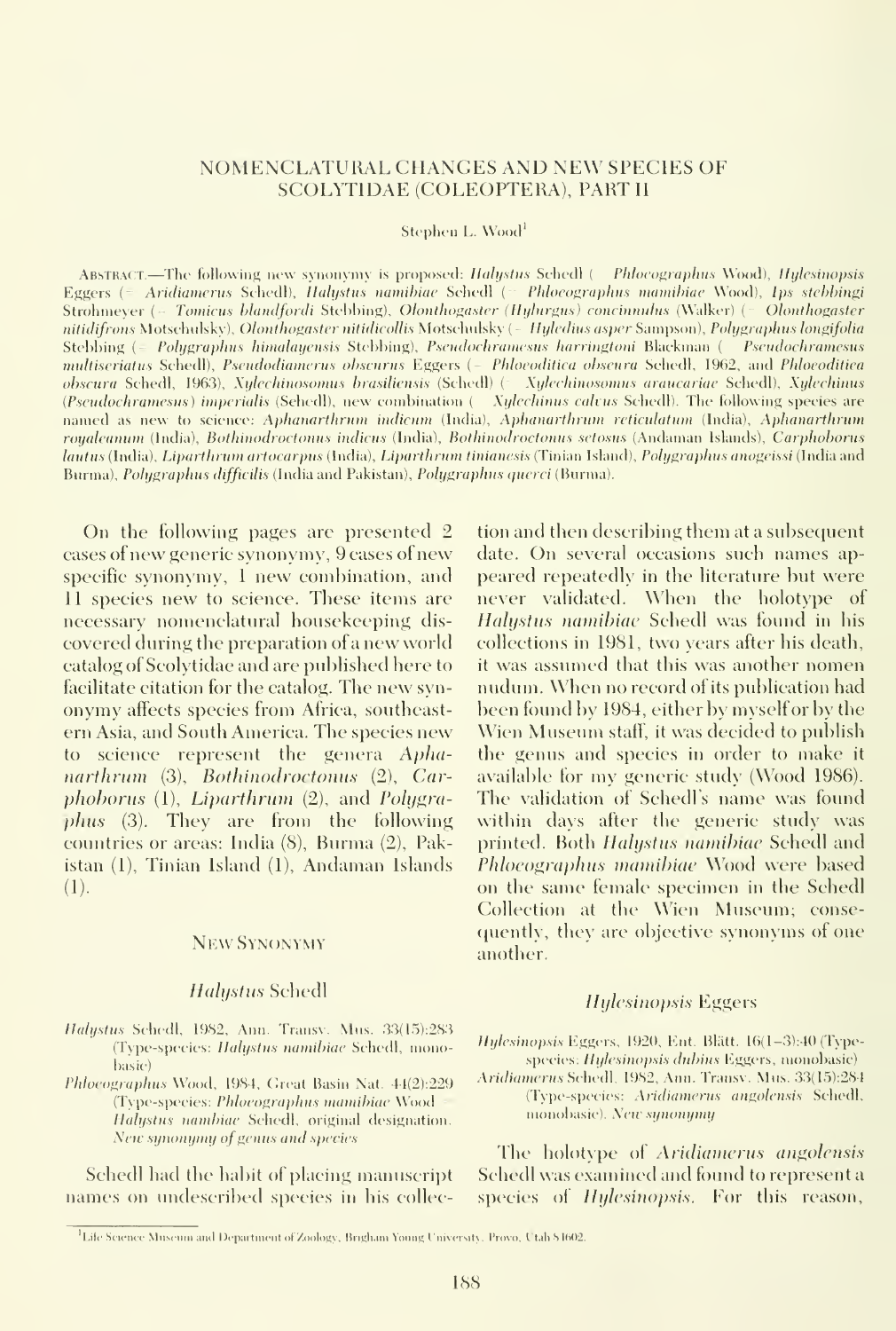Schedl's genus is placed in synonymy as indicated above.

## Ips stebbingi Strohmeyer

- Ips stebbingi Strohmeyer, 1908, Ent. Rundschau 25:69 (Syntypes, male; Kulu, Himalaya occidentalis, Cedrus deodara; Strohmeyer Collection)
- Tomicus blandfordi Stebbing, 1909, Indian For. Mem. 1(2):27 (Syntypes, 3, female; Shinshar Chilgaza forests. North Zhob, Baluchistan, Pakistan; Forest Research Institute, Dehra Dun). New synonymy

At the Forest Research Institute, Dehra Dun, <sup>I</sup> found three female syntypes of Tomicus blandfordi Stebbing and one syntype of Ips stebbingi Strohmeyer. The comparison of these specimens to one another and to a long series of this species clearly indicates that only one species is represented. For this reason, Stebbing's name must be placed in synonymy as indicated above.

This species should not be confused with Ips longifolia Stebbing, which is quite distinct.

## Olonthogaster concinmdus (Walker)

- Hylurgus concinnulus Walker, 1859, Ann. Mag. Nat. Hist. (3)3:261 (Holotype, male; Ceylon; British Museum, Natural History)
- Olonthogaster nitidifrons Motschulsky, 1866, Bull. Soc. Imp. Nat. Moscow 39:402 (Holotype, male; Ceylon; Institute of Zoology, Academy of Science, Moscow). New synonymy

The male holotypes of Hylurgus concinnulus Walker and Olonthogaster nitidifrons Motschulsky were examined and compared to a series <sup>I</sup> collected in Ceylon. There is no doubt whatever that these specimens all rep resent the same species that is common in Myristica dactyloides. The Motschulsky name is here placed in synonymy as indicated above.

## Olonthogaster nitidicollis Motschulsky

- Olonthogaster nitidicollis Motschulsky, 1866, Bull. Soc. Imp. Nat. Moscow 39:401 (Holotype, male; Ceylon; Institute of Zoology, Academy of Science, Moscow)
- Hyledius asper Sampson, 1921, Ann. Mag. Nat. Hist. (9) 7:35 (Holotype, male; Luang Prebang, Houei Ko; British Museum, Natiual History). New syn onymy

The male holotypes of *Olonthogaster nitidi*collis Motschulsky and Hyledius asper were examined and compared to several examples from southeastern Asia, New Guinea, and Ceylon. Although minor variation is present, all are considered to represent the same species. For this reason, Sampson's species is here placed in synonymy as indicated above.

## Polygraphus longifolia Stebbing

- Polygraphus longifolia Stebbing, 1902, Departmental notes on insects that afiect forestry, Supt. Doc, Gov. Printing, Calcutta, p. 255 (Holotype, female; labeled as Tons Valley, Tehri Carhwal, U.P., India, published as NVV Himalayas, Beshahr. St.; Taklesh; Gaunsar Div. ; Tehri-Garhwal; Forest Research Institute, Dehra Dun)
- Polygraphus himalayensis Stebbing, 1908, Indian For. Mem. 1(1):8 (Holotype, male; labeled as Ringali, Chakrata, U.P., India, published as North western Himalayan Forests; Forest Research Institute, Dehra Dun). New synonymy

The female holotype of *Polygraphus longi*folia Stebbing, the male holotype of P. hi malayensis Stebbing, and more than 300 other examples of this species were examined at the Forest Research Institute. From this material it is evident that the two holotypes represent the two sexes of this common species.

#### Pseudochramesus harringtoni Blackman

- Psendochramesus harringtoni Blackman, 1939, Rev. de Ent. 10(1):93 (Holotype, male; Aguio, Bolivia; U.S. National Museum)
- Psendochramesus multiseriatus Schedl, 1978, Entomol. Abh. Mus. Tierk. Dresden 41(8):296 (Holotype, female; Argentinicn, Tablillas Salta; Schedl Collection in Wien Museum). New synonymy

The type series, including the male holotype, of Pseudochramesus harringtoni Blackman were compared to my series of this species and were found to be identical. These specimens were then compared to the female holotype of Psendochramesus multiseriatus Schedl. Because only one species is repre sented by these specimens, Schedl's name is here placed in synonymy as indicated above.

## Pseudodiamerus obscurus Eggers

- Pseudodiamerus obscurus Eggers, 1943, Entomologische Blätt. 39:72 (Syntypes, sex?; Mozambique [La Pery; Chimoio]; Paris Museum and 2 in Eggers Collection, Eggers' 2 syntypes on loan to Schedl)
- Phloeoditica obscura Schedl, 1962, Verhandl. Naturf. Ges. Basel 73(1):189 (Holotype, sex?; Basutoland;
- Schedl Collection, preoccupied). New synonymy Phloeoditica obscura Schedl, 1963, Entom. Abh. Ber.
	- Mus. Tierk. Dresden 28(6):261 (Holotype, sex?;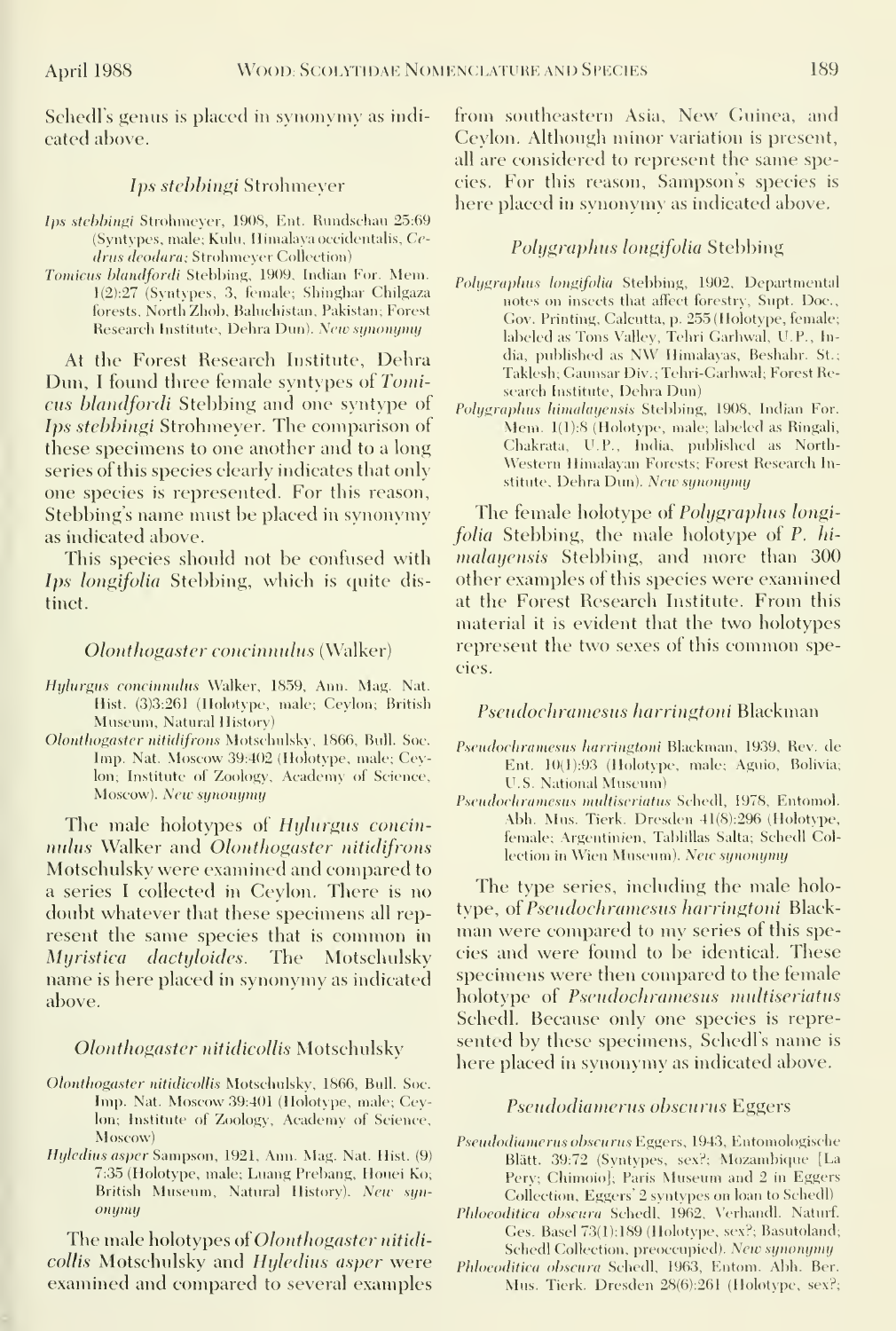Basutoland; Schedl Collection, preoccupied). New synonymy

For reasons not at all apparent, Schedl (1962:189) described a preoccupied genus, Phloeoditica, and then assigned the species obscura to it. A year later Schedl (1963:261) again named the same specimens Phloeoditica obscura. These were placed in his collection immediately behind the two Eggers cotypes with the note that they were the same. The genus Phloeoditica of Eggers, from southeast ern Asia, is entirely unrelated. Both of Schedls names must be transferred to Pseudodiamerus and must receive a masculine spelling. This makes them both junior homonyms as well as junior synonyms of the Eggers species as indicated above.

## Xylechinosomus brasiliensis (Schedl)

- Pseudohylesinus brasiliensis Schedl, 1951, Dusenia 2:95 (Syntypes, sex?; Brasilien, Santa Catarina, Nova Teutonia; Schedl and Plaumann collections)
- Xylcchinosomtisaraucariae Schedl, 1963, Reichenhachia 1:210 (Holotype, male; Brasilien: Santa Catarina, NovaTeutonia). New synonymy

The Schedl syntypes of Pseudohylesinus brasiliensis Schedl were compared directly to the male holotype Xylechinosomus araucariae Schedl and were found to represent only one species. The junior name is here placed in synonymy as indicated above.

Xylechinus imperialis (Schedl), n. comb.

- Pscudochramesus imperialis Schedl, 1958, Acta Zool. Lilloana 16:39 (Lectotype, male; Argentinien: Buenos Aires: Tigre; Wien Museum, designated by Wood 1986:268)
- Xylechinus calvus Schedl, 1978, Acta Zool. Lilloana 33:60 (Holotype, male; publication not seen; Schedl (Collection in Wien Museum). New synonymy

The Schedl syntypes of *Pseudochramesus* imperialis Schedl were examined and found to represent the genus  $Xylechinus$ . They were compared directly to the male holotype of Xylechinus calvus Schedl and found to be identical. It is, therefore, necessary to transfer imperialis to Xylechinus and to place calvus in synonymy under the senior name as indicated above.

## NewTaxa

## Aphanarthrum indicum, n. sp.

The three species of Aphanarthrum named

here are the first species of this genus known from this far east in Asia. The species indicum is distinguished from the other two by the impressed elytral declivity, by the larger, deeper strial and interstrial punctures, and by the more strongly, broadly elevated costa on the anterior margin of the pronotum.

MALE — Length  $2.0$  mm (paratypes  $1.5-2.1$ ) mm), 2.4 times as long as wide; color light brown with variable, yellowish brown markings on elytra, vestiture pale.

Frons transversely convex, longitudinally almost flat from epistoma to upper level of eyes; surface apparently smooth, shining, and closely, rather coarsely punctured; \estiture of fine, rather short, inconspicuous hair.

Pronotiun 1.2 times as long as wide; widest behind middle, sides rather weakly arcuate on posterior half, strongly converging to nar rowly rounded anterior margin; median part of anterior margin acutely costate; summit indefinite, behind middle; surface on posterior four-fifths smooth, shining, uniformly very closely, rather coarsely punctured, interspaces equal to less than diameter of a puncture, anterior fifth reticulate and with punctures replaced by very small granules; vestiture of fine, short, abundant hair.

Elytra 1.3 times as long as wide, 1.2 times as long as pronotiun; sides almost straight and parallel on more than basal half, very broadly rounded behind; striae not impressed, punctures distinct, rather small, not deep, in defi nite rows; interstriae smooth, shining, punctures in rows, only slightly smaller and spaced similar to those of striae. Declivity steep, subconcavely impressed between interstriae 3; sculpture similar to that on disc. Vestiture of rather abundant, moderately short, fine, strial and interstrial hair uniformly distributed, except reduced on lower declivity.

FEMALE.-Similar to male except costa on anterior margin of pronotum reduced and largely replaced by a single, median serration; impression on declivity greatly reduced, very weak.

TYPE MATERIAL.—The male holotype, female allotype, and 13 paratypes were taken at Chikalda, Melghat, C.P., India, 9-XI-1936, K.H.D. 106, B.C.H. 181, Cage 660, ex Euphorbia sp., by N. C. Chatterjee. The holotype (uppermost), allotype (lowermost), and  $\bar{1}$  paratype (middle) are all mounted on the same pin that is in the Forest Research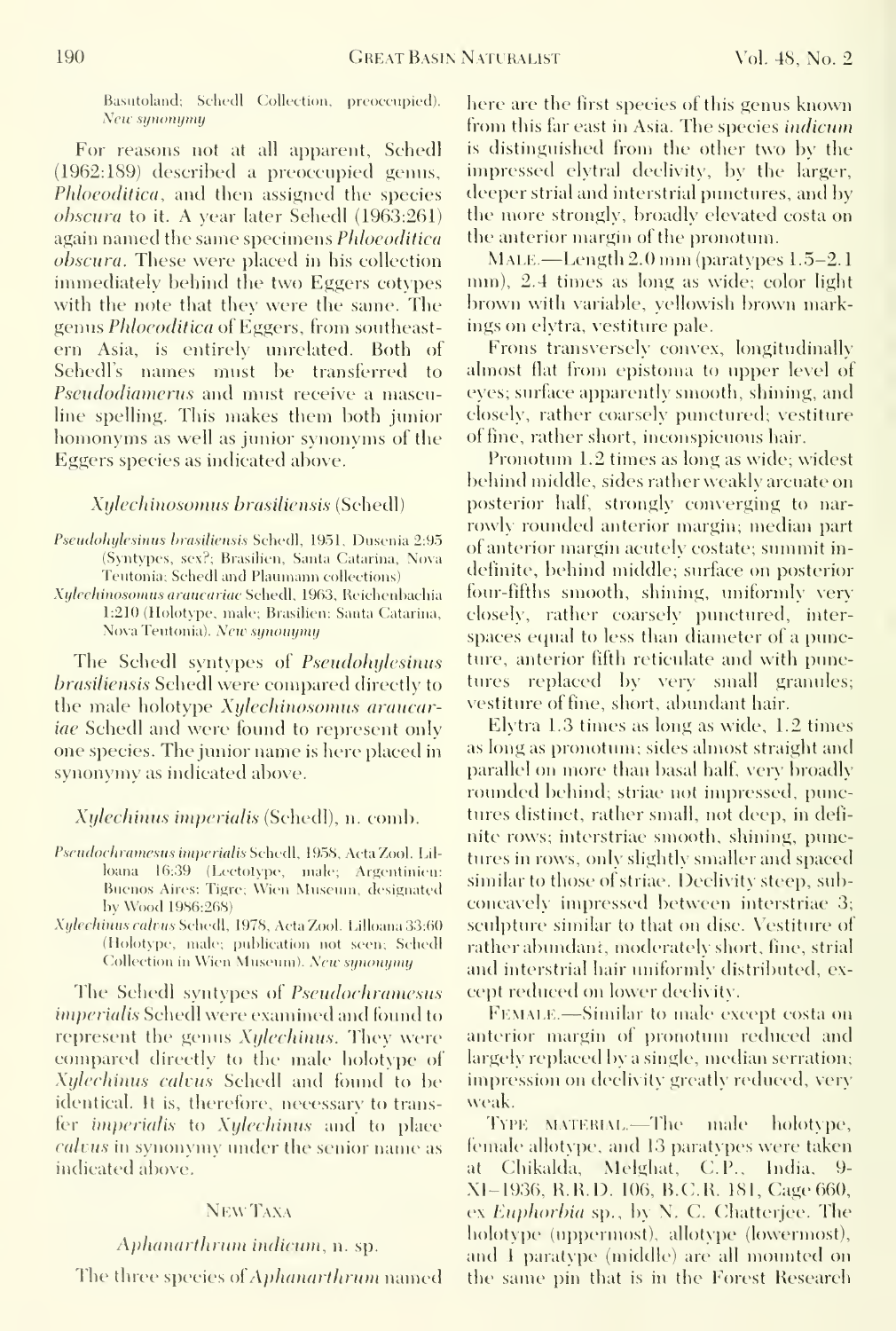Institute, Dehra Dun. The remaining 12 paratypes are in my collection. About 200 additional specimens are at the FRI.

#### Aphanarthrum reticulatum, n. sp.

This species is distinguished from royaleanum by the dull, pseudoreticulate pronotal and elytral surfaces, by the smaller, confused elytral punctures, and by the subangulate anterior margin of the pronotum.

Male.—Length 1.7 mm (paratypes 1.6-1.9 mm), 2.4 times as long as wide; color pale yellowish brown, darker brown spots at middle of pronotum, at humeral angles (2), at middle of elytra (4), and on lower declivity (2), vestiture pale.

Frons about as in royaleanum.

Pronotum as in royaleanum except antero median costa obsolete, replaced by one median, strong serration; surface reticulate throughout; color primarily yellowish brown with a dark, transverse mark near middle.

Elytra similar to royaleanum except surface uniformly reticulate, punctures confused, not in rows.

FEMALE.—Similar to male except anterior U.P., 1<br>argin of pronotum more narrowly produced R.R.D. margin of pronotum more narrowly produced into a slightly larger median denticle.

TYPE MATERIAL.—The male holotype, female allotype, and 4 paratypes are from Hunsur, Mysore, India, lO-VII-1930, ex Euphorbia sp., by C.F.C. Beeson; 3 paratypes are labeled near Hunsur, Mysore, Madras, 28- VII-1930, R.R.D. 149, B.C.R. 203, Cage 804, ex Euphorbia sp., C.F.C. Beeson; 3 paratypes are labeled 4,000', Mussoorie, U.P., India, 7-IV-1934, ex Euphorbia royaleana, G. D. Bhasin. The holotype (lowermost), allotype (middle), and <sup>1</sup> paratype (uppermost) are all mounted on the same pin that is in the Forest Research Institute, Dehra Dun. The remaining <sup>9</sup> paratypes are in my collection. About 70 additional specimens are at the FRI.

#### Aplianartlirum royaleanum, n. sp.

The species is distinguished from *reticula*tum by the shining pronotal and elytral surfaces, by the strial and interstrial rows of punctures, and by the more broadly rounded anterior margin of the pronotum.

MALE — Length 1.7 mm (paratypes 1.5–1.7 mm), 2.4 times as long as wide; color light brown except elytra pale yellowish brown

with darker markings on costal margin, declivity, and near middle of disc, vestiture pale.

Frons resembling indicum except surface subreticulate, punctures small to obsolete, vestiture inconspicuous

Pronotum 1.2 times as long as wide; as in indicum except granules on anterior slope larger, more numerous; punctures on posterior half very small, each with a rounded granule on its lateral or posterior margin; reticulate in anterior and lateral areas.

Elytra 1.3 times as long as wide; as in in dicum except outline more narrowly rounded behind, elytral punctures slightly smaller, in more definite rows, declivity convex (without any impression).

Female.—As in male except sexual differ ences on pronotum as in indicum.

TYPE MATERIAL.—The male holotype, female allotvpe, and <sup>1</sup> paratvpe are from Chikalda, Malghat, C.P., India. 14-XI-1936, R.R.D. 106, B.C.R. 181, Cage 660, ex Euphorbia sp., by N. C. Chatterjee; 9 paratypes are labeled Sulphur Spring, Dehra Dun, U.P., India, 11-VIII- 1930 or 6-VIII- 1930, 147, B.C.R. 202, Euphorbia royaleana, B. M. Bhatia. The holotype (lowermost), allotype (middle), and <sup>1</sup> paratype (uppermost) are all mounted on the same pin in the Forest Research Institute, Dehra Dun. The remaining 9 paratypes are in my collection. About 150 additional specimens are at the FRI.

#### Bothinodroctonus indicus, n. sp.

This species is distinguished from bicinctus Schedl by the much shorter frontal vestiture on the female, by the absence of pronotal granules, by the more distinctly punctured striae, by the absence of granules on discal interstriae, and by the much stronger declivital impression, elytral scales much less abundant to obsolete, erect setae more slender.

Male.—Length 2. <sup>1</sup> mm (paratypes 1.8-2.4 mm), 2. <sup>1</sup> times as long as wide; color almost black, vestiture pale.

Frons profoundly excavated and armed as in bicinctus except almost glabrous.

Pronotum similar to *bicinctus* except surface smooth, shining, closely, rather coarsely punctured, granules reduced to about 4 to 6 near middle; vestiture very sparse, slender.

Elytra resembling bicinctus except strial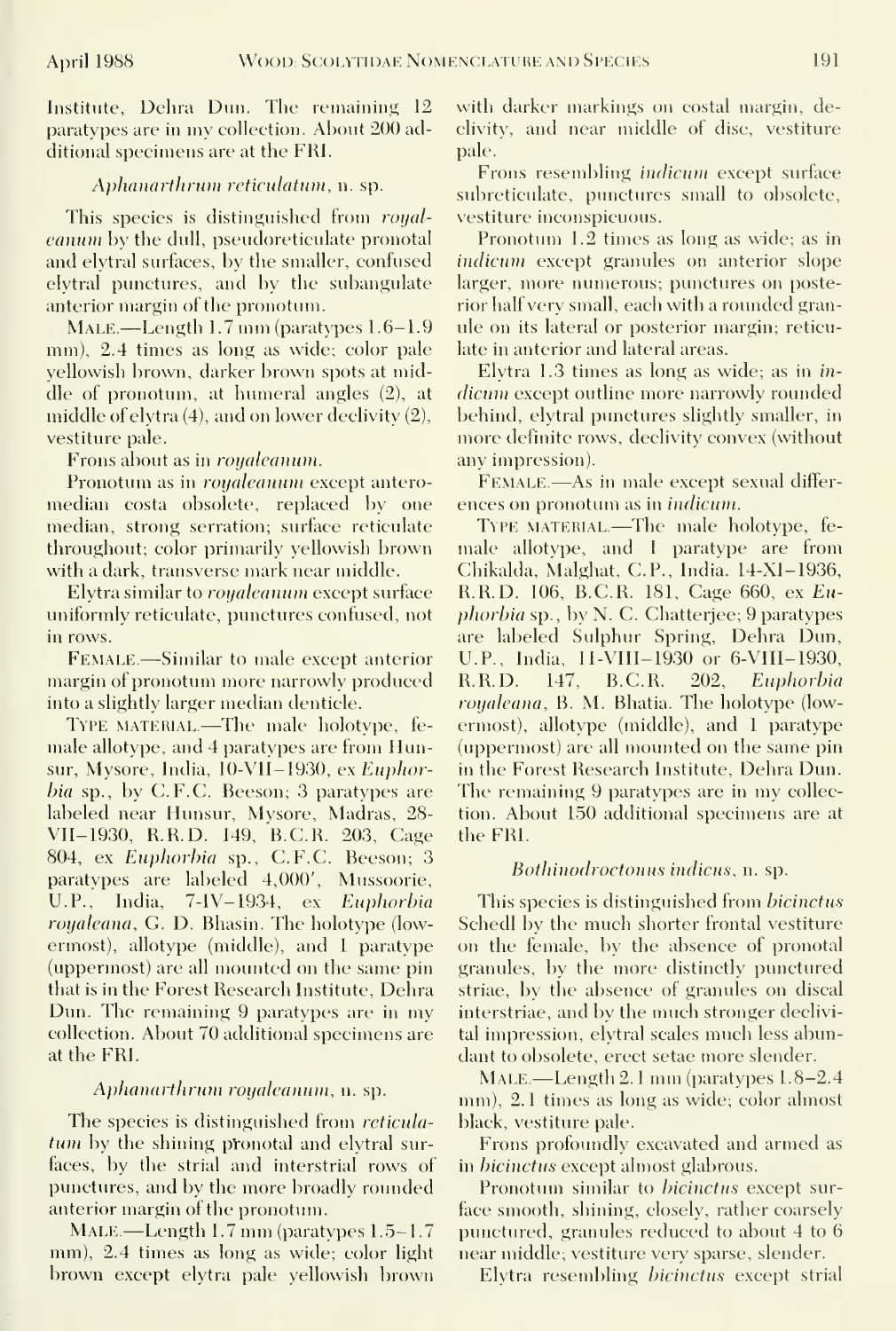punctures distinctly impressed, punctures small, shallow, close; interstriae about four times as wide as striae, smooth, shining, punctures only slightly smaller than those ol striae, confused. Declivitx moderately steep, broadly impressed, almost flat between interstriae 3 (1 not elevated as in bicinctus); striae not evident, punctures confused; interstriae 3 each armed by three or four small granules; lateral margin from interstriae 7 to sutural apex strongly, acutely elevated (explanate somewhat as in Ips), crest armed by about five obtuse tubercles (elevation much stronger than in bicinctus). Ground vestiture obsolete; interstriae on and near declivity each with a sparse row of erect, rather stout setae.

Female —Similar to male except frons moderately concave, vertex not modified, surface apparently closely punctured, cov ered by a dense tuft of long, yellow hair, hair much longer on lateral and upper margins; pronotum with sparse, slender hair; elytral declivity steeper, much less strongly impressed, ventrolateral margin less strongly elevated, sparse granules also on interstriae <sup>1</sup> and 2, vestiture in interstrial rows attains base, longer, much more slender.

Type material.—The male holotype, fe male allotype, and six paratypes are labeled Tavargati, Belgaum Div., Bombay, 28-X-29, Odina wodier, B. M. Bhatia, except two paratypes bear the date 27-X-29. Specimens from Bengal (India) and Sri Lanka have been seen, but were not at hand.

The holotype and allotype are in the Forest Research Institute; the paratypes are in my collection.

#### Bothinodroctonus setosus, n. sp.

This unique species is distinguished by the reddish brown color, by the more abundant, shorter female frontal vestiture, by the more narrowly impressed elytral declivity, and by the larger spines on the posterolateral area of the declivity.

Female.—Length 1.7 mm, 2.2 times as long as wide; color reddish brown, vestiture pale.

Frons shallowly concave on central half; surface closely, rather finely punctured; vesti ture of dense, erect, rather stout setae of uni form length, about half as long as in *indicus*.

Pronotum 1.3 times as long as wide; widest on basal third, sides weakly arcuate, converging slightly to very broadly rounded anterior margin; vestiture of erect scales, each about twice as long as wide, and fine hair.

Elytra 1.6 times as long as wide; sides al most straight and parallel on slightly more than basal two-thirds, rather broadly rounded behind, posterolateral profile interrupted by tubercles; striae not impressed, punctures rather coarse, moderately deep, very close; interstriae less than twice as wide as striae, shining, each armed by a uniseriate row of very closely set, low, rounded nodules (almost as wide as an interstriae) except on 2, these nodules confused on posterior half of disc. Declivity steep, impressed between striae 2; interstriae <sup>1</sup> and 2 with tubercles suppressed, 1 feebly elevated, 3 much more strongly elevated on lower half, this crest continuing with 7 to suture; tubercles becoming pointed on 3 to 9, those along 7 to suture moderately large. Vestiture of rather sparse, short, strial and interstrial hair, and rows of longer, erect scales, each scale about four times as long as wide and about two-thirds as long as distance between rows.

TYPE MATERIAL.—The female holotype is labeled North Andaman, 30-III-30, Canarium euphyllum, C.F.C. Beeson. It is in my collection.

#### Carphoborus lautus, n. sp.

This species is distinguished from boswelliae (Stebbing) by the much stouter body form, by the small, shallow, distinct, strial pimctures, by the presence of small tubercles on declivital interstriae 1 and 3, and by the less strongly impressed female frons that is armed by a conspicuous, subcarinate, median tubercle, with setae on lateral and upper margins shorter. All published citations to *boswelliae* except those by Stebbing are to this species. The name *lautus* was used by Beeson as a nomen nudum tor this species.

Female.—Length 1.8 mm (paratypes 1.6-2.0 mm), 2.0 times as long as wide (2.2 times in *boswelliae*); color rather pale brown, vestiture pale.

Frons broadly, shallowly impressed on lower two-thirds, armed on upper third by a conspicuous, subcarinate, median tubercle; surface smooth, shining, punctures very abundant, small; vestiture shorter in central area, longer on lateral and upper margins, distance from eye to lateral fringe equal to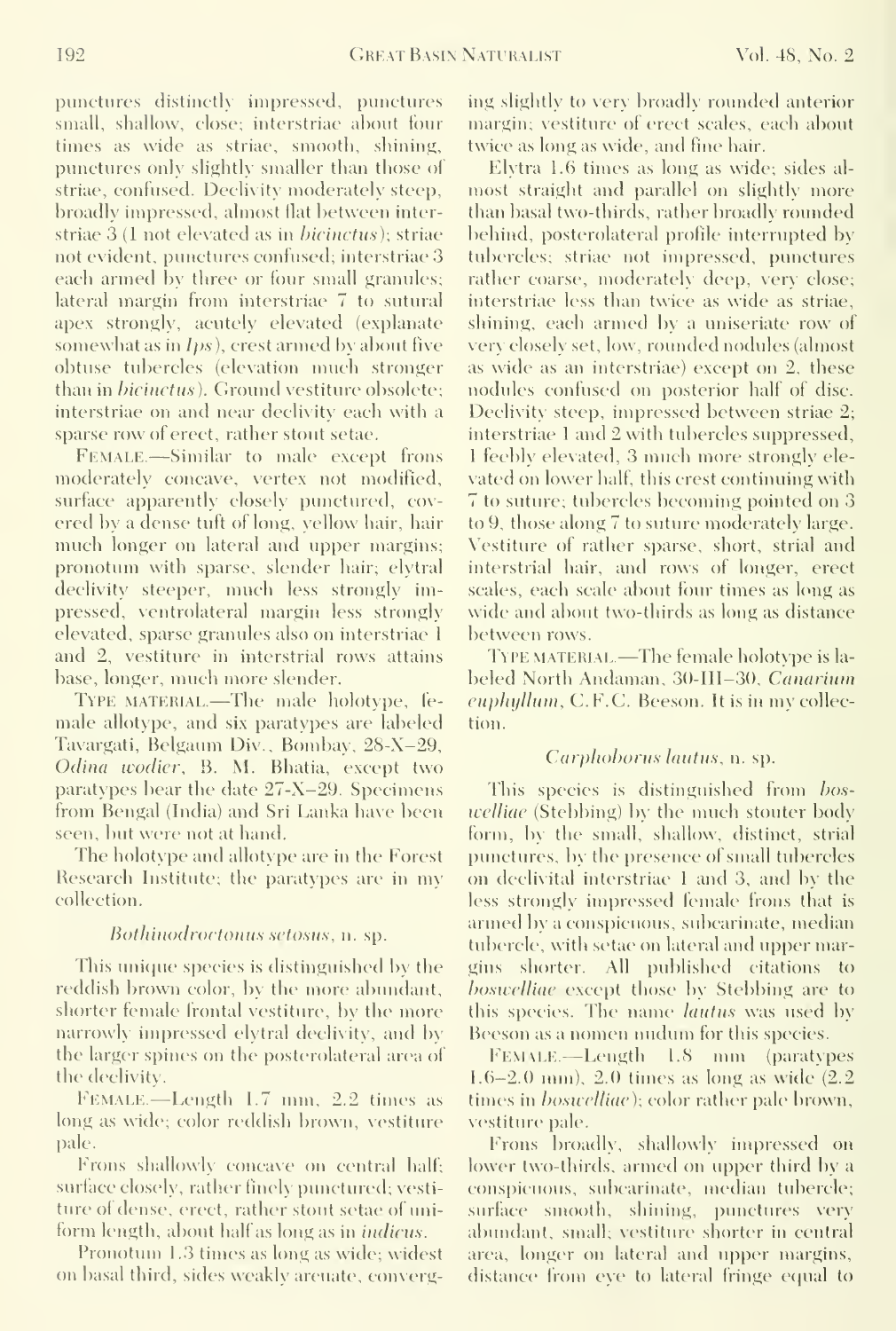three times diameter of a facet of eye (in hosivcUiae frons shallowly concave, tnbercle absent, eye separated from lateral fringe by six diameters of a facet).

Pronotum 0.74 times as long as wide; outline somewhat semicircular: surface subreticulate, punctures fine, small, close; vestiture of small, erect scales.

Elytra 1.3 times as long as wide; sides al most straight and parallel on basal half, broadly rounded behind; striae <sup>1</sup> feebly others not impressed, punctures small, shallow, distinct (largely obsolete in *boswelliae*); interstriae about six times as wide as striae, smooth, shining, a few impressed lines, punctures small, close, confused. Declivity steep, convex; sculpture about as on disc except in terstriae <sup>1</sup> and 3 each with a row of small, pointed tubercles, a few similar tubercles on 5, 7, and 9. Vestiture of minute, strial hair and erect, small, interstrial scales.

MALE.—Similar to female except frons more nearly convex, median tubercle higher, more sharply pointed, frontal vestiture inconspicuous.

TYPE MATERIAL.—The female holotype, male allotvpe, and two paratypes were taken at Baihar, Balaghat, C.P., G.D., 7-VIII-1927, ex bark Boswellia serrata; 3 paratypes are labeled India (M.P.), Sillari Forest, Nagpur-Wardah Div., 24-V-1953, Bosivellia ser rata, M. L. Roonwal; 3 paratvpes are labeled India, M.P., 14 mi. S. Kanker, 450 m, 31- 1-1962, E. S. Ross, D. Q. Cavegnaro. The holotype and allotype are in the Forest Research Institute, and the paratypes are in my collection.

#### Liparthrurn artocarpus, n. sp.

This species is distinguished from longifoliae (Stebbing) by the much more coarsely punctured striae and by the fine, regular, rather closely spaced interstrial granules. This is L. artocarpus, nomen nudum, of Beeson 1941:290.

MALE.—Length 0.8 mm (paratypes  $0.8-0.9$ mm), 2.0 times as long as wide; color brown, vestiture pale.

Frons weakly convex from epistoma to well above eyes, epistomal margin weakly ele vated; surface finely rugose-reticulate except smooth and shining near epistoma and on median line on lower half; vestiture of fine, in conspicuous hair.

Pronotum 0.90 times as long as wide, widest just behind middle, sides strongly ar cuate; surface shining, obscurely reticulate, median third armed by fine, rather abundant tubercles of uniformly small size from anterior margin to near base; anterior margin un armed; vestiture of rather abundant, stout, recumbent hair and less numerous, erect scales, each scale rather short, wider than long.

Elytra 1.75 times as long as wide; outline as for most members of genus; basal margin of each elytron armed by five crenulations; striae not impressed, punctures rather coarse, impressed; interstriae slightly narrower than striae, smooth, shining, each armed by a row of small, rounded, rather closely set tubercles. Declivity convex, steep; sculpture as on disc except striae more distinctly impressed. Vestiture of semirecumbent, stout hair and rows of erect scales, both of equal length; widest scales almost as wide as long.

Female —Specimens considered to be fe males are as in male except frons more strongly convex and pronotum with a few (two to four) asperities on anterior half distinctly larger.

TYPE MATERIAL.—The male holotype, female allotype, and 4 paratypes were taken at Hattikeri, S. Kanara Div., Bombay, 18- XI-29, ex Artocarpus integrifolia, B. M. Bhatia. The holotype and allotype are in the forest Research Institute, Dehra Dun; the paratypes are in my collection. There are 15 other specimens in the FRI.

#### Liparthrum tinianensis, n. sp.

This unique species is distinguished by the stout body form, by the concave female frons, by the total absence of hairlike setae on the elytra, and by the rather slender, interstrial scales.

Female. —Length 1.0 mm, 2.1 times as long as wide; color brown, vestiture pale.

Frons shallowly concave on a triangular area extending from epistoma to upper level of eyes; surface in impressed area finely rugose-reticulate, subreticulate in dorsal and lateral areas; vestiture of fine, rather sparse, inconspicuous hair.

Pronotum 0.83 times as long as wide; widest on basal third, sides strongly arcuate, converging to rather broadly rounded anterior margin; surface shining, obscurely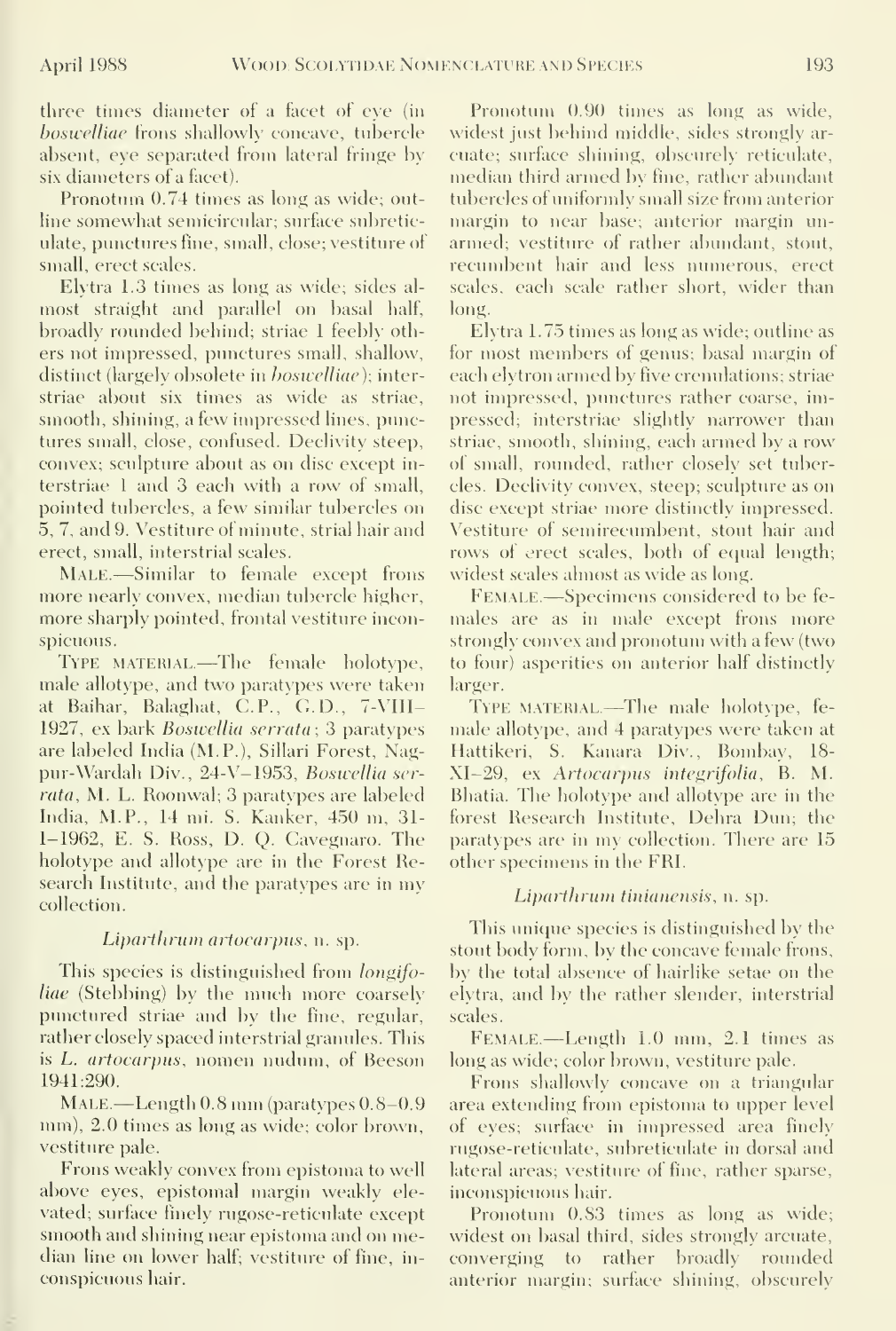reticulate, median fourth with small, rounded granules except near anterior and posterior margins; vestiture abraded, apparently re stricted to a few erect, rather slender scales in median area.

Elytra 1.3 times as long as wide; outline about as for genus; striae not impressed, pimctures impressed, rather coarse; interstriae slightly narrower than striae, smooth, unarmed, punctures small, in rows. Declivity convex, steep; scidpture similar to disc except striae slightly impressed, interstriae with low, rounded granules. Ground vestiture not rep resented; each interstriae with a row of erect, spatulate scales, each about twice as long as wide, spaced in a row by distances slightly longer than a scale.

Type material.—The female holotype is from south end of Tinian Isl., 11-VI-46, No. 628, H. K. Townes. The holotype is in my collection.

#### Polygraphus anogeissi, n. sp.

This species is unique in having the female frons transversely impressed and armed above by a pair of transverse tubercles as in the males of many species of this genus. Its comparatively small size and slender body form also help to distinguish it. Beeson used the manuscript names *anogeissi* and *bassiae* for this species. The label on the latter series had been turned over by him and replaced by the former name.

FEMALE.—Length 1.7 mm (paratypes 1.5-1.7 mm), 2.5 times as long as wide; color dark brown, vestiture pale.

Frons as in male, strongly, transversely impressed on lower half, convex above and armed just below upper level of eyes by a pair of transversely arranged tubercles; surface elosely, deeply, rather coarsely punctured, lower area between punctures smooth, shining, upper area subreticulate; vestiture below tubercles of rather sparse, fine, long hair. Eve large, coarsely faceted, divided. Antennal fu nicle 5-segmented; club small, ovate.

Pronotum 0.90 times as long as wide; sides almost straight and parallel on basal half, moderately constricted before broadly rounded anterior margin; surface smooth and shining except reticulate on anterior third, punctures rather small, shallow, moderately abundant, spaced by about two diameters of a puncture;

vestiture an almost equal mixture of fine hair and slender scales.

Elytra 1.8 times as long as wide, 2.1 times as long as pronotum; sides almost straight and parallel on basal three-fourths, broadly rounded behind; surface finely rugose, punctures small, obscure, confused; most interstriae marked by a row of fine granules at least near declivity. Declixity steep, convex; sculp ture as on disc, fine granules on at least interstriae 1-3. Vestiture of a ground cover of small, suberect, short, interstrial scales, each scale about two to three times as long as wide, and rows of erect, interstrial scales, each scale about twice as long as ground cover and four times as long as wide.

MALE.-Similar to female except rows of interstrial setae usually extend to base, granules slightly larger.

Type material.—The female holotype is la beled Kirwatti, E. Kanara, Bombav, India, 19-1-1930, R.H.D. 42, R.C.R. 178, Cage 654, ex Bassia latifolia, B. M. Bhatia; the male allotype bears the same data except it was taken on  $27-V1-1930$ ; 3 paratypes bear the same data except the date was 18-XII-1929 and the host was *Odina wodier*; 1 paratype is labeled Okkan Res., Insein, Burma, 11- 11-1927, Anogeissus acuminata. The holotype and allotype are in the Forest Research Institute, Dehra Dun; the paratypes are in my collection. More than 90 additional specimens are in the FRI collection.

## Polygraphus difficilis, n. sp.

This species is allied to *querci* Wood in having the eye emarginate, but it differs in having the protibia as in other members of the genus. The elytral scales are also smaller and less abundant than in other members of the genus. This name was used as <sup>a</sup> nomen nudum by Beeson.

 $FEMALE. - Length = 2.0$  nm (paratypes 2.0-2.2 mm), 2.2 times as long as wide; color reddish brown, vestiture pale.

Frons moderately concave on central half from epistoma to above upper level of eyes; surface smooth, shining, rather coarsely, very closely punctured; vestitine of rather abundant hair of moderate length in concave area, much longer on upper and lateral margins, longest setae on vertex could extend two-thirds of distance to epistoma; eye rather large, two-thirds divided by deep